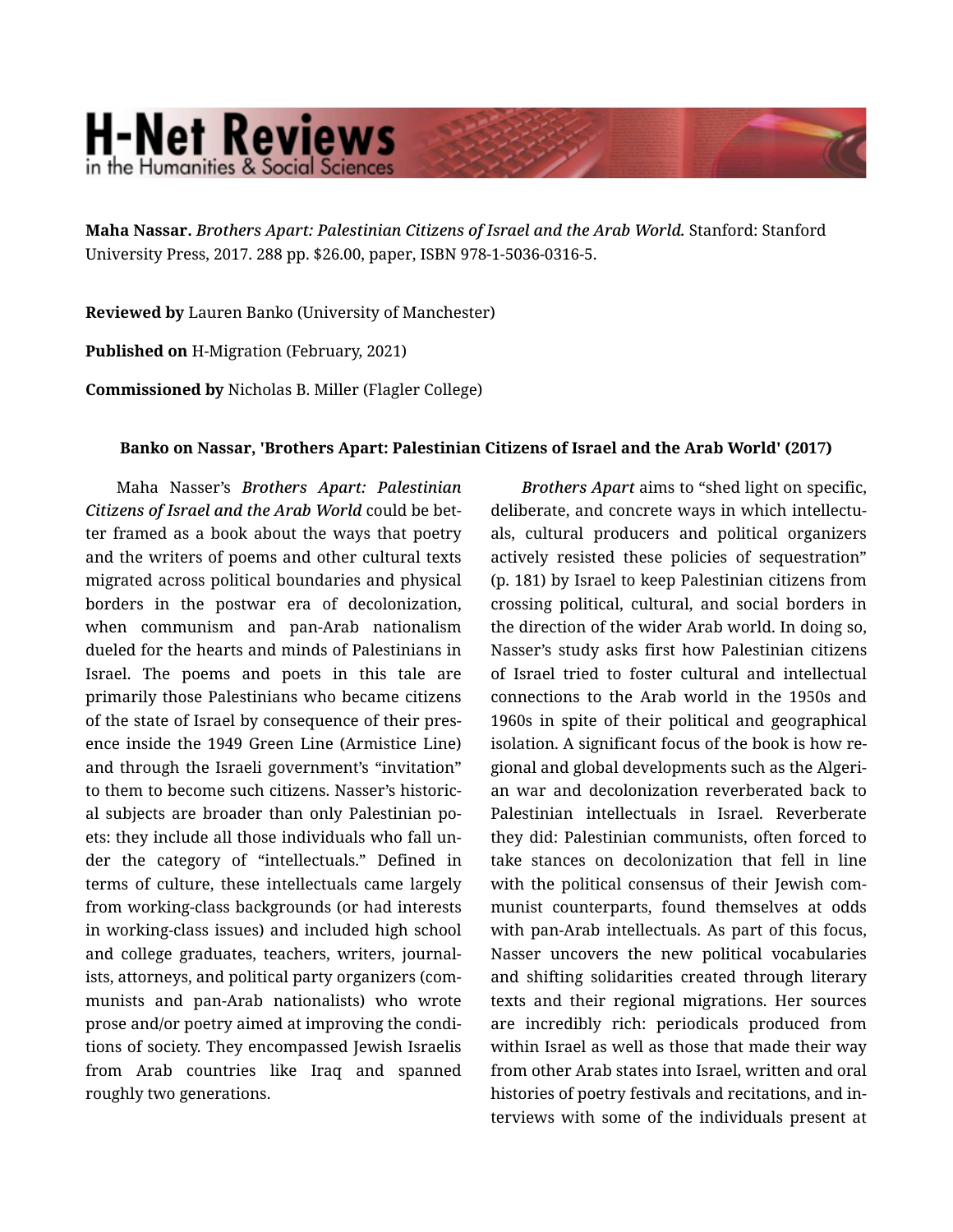major events and part of literary networks in Is‐ rael. Ultimately, *Brothers Apart* makes the inter‐ vention that a critical examination of these textual sources helps historians and others to locate the cultural and intellectual history of Palestinian cit‐ izens of Israel in the domestic, regional, and global context.

As the book's title indicates, its subjects are al‐ most entirely men. There is mention of Nablusbased Palestinian poet Fadwa Tuqan, for example, but no other women receive attention. This is to be expected since Nasser's research on Arab "brothers" is the foundation of the monograph, but the absence of women intellectuals makes clear the need for further, parallel research by his‐ torians on their presence in intellectual, commun‐ ist, and pan-Arabist circles in Israel. The male domination of the topic is not explained, nor is the masculinity of the cultural and intellectual pro‐ duction analyzed. Disappointingly, it is unclear why the research here needed to only encompass the voices and textual production of men.

The book is an important adddition to histori‐ ans' understanding as to the migration of ideas and intellectuals in Palestine and Israel in the midtwentieth century. To be sure, it is not directly about migration in terms of the movement of per‐ sons and communities across borders in order to make new homes, take on employment, join fam‐ ily, or escape any variety of political, economic, so‐ cial, or religious difficulties. Nasser instead high‐ lights what types of migration take place when people—in this case, Palestinian Arab citizens of Israel—cannot physically migrate across borders without forfeiting their residence. The book's first chapters do make note of the mainly Iraqi Jewish communists who migrated to Israel in the 1950s and became part of the debates on decolonization, the role of the state in Arab communities and how Palestinians should engage with the state, and how Israel should relate to the wider region. This is a nod to the work of historians such as Orit Baskin and Zvi Ben-Dor Benite, scholars of com‐ parative literature like Lital Levy, and Ella Sho‐ hat's work on displacement of Arabic-speaking Jews in Israel.

One of the crucial elements of the sociocultur‐ al and political spheres of the intellectual subjects of the book's chapters was their isolation from Arab counterparts in surrounding states and from Palestinians in the diaspora, the West Bank, and Gaza. Upon the creation of Israel in 1948, 160,000 Palestinians remained within the territory that be‐ came Israel. They composed 13 percent of the state's population. Many were internally dis‐ placed. The 1952 Citizenship Law offered the Palestinians Israeli citizenship, but as the work of many other scholars has demonstrated, they did not have an equal status with Israeli Jews. This is most glaring obvious in the period from 1949 to 1966 when Israel's Palestinian Arab citizens and communities came under military rule. The Arab world also isolated itself from these Palestinians, and the impact of that on cultural exchange forms a central feature of the book's chapters. The Arab League boycotted Israeli goods and citizens, and by the late 1950s and early 1960s, Baathists in Syr‐ ia publicly referred to Palestinians in Israel as traitors and Zionist agents. Indeed, this perception remained pervasive into the 1960s as the minimal cultural contact which Palestinians in Israel had with Arabs elsewhere did little to change other Ar‐ abs' ignorance of their situation and, at times, out‐ right hostility. Instead, as Nasser argues, in the years following the Naksa (setback) of 1967 and the subsequent Israeli military occupation it would be Palestinians in exile who drew attention to how those in Israel used political and cultural means to resist their isolation. In addition, young‐ er Palestinian poets used a greater agency to expli‐ citly position themselves as part of the Palestinian people rather than as cordoned off as Palestinians in Israel.

The tools used to resist isolation included more explicitly political poetry and literature, especially by the younger generation. This was a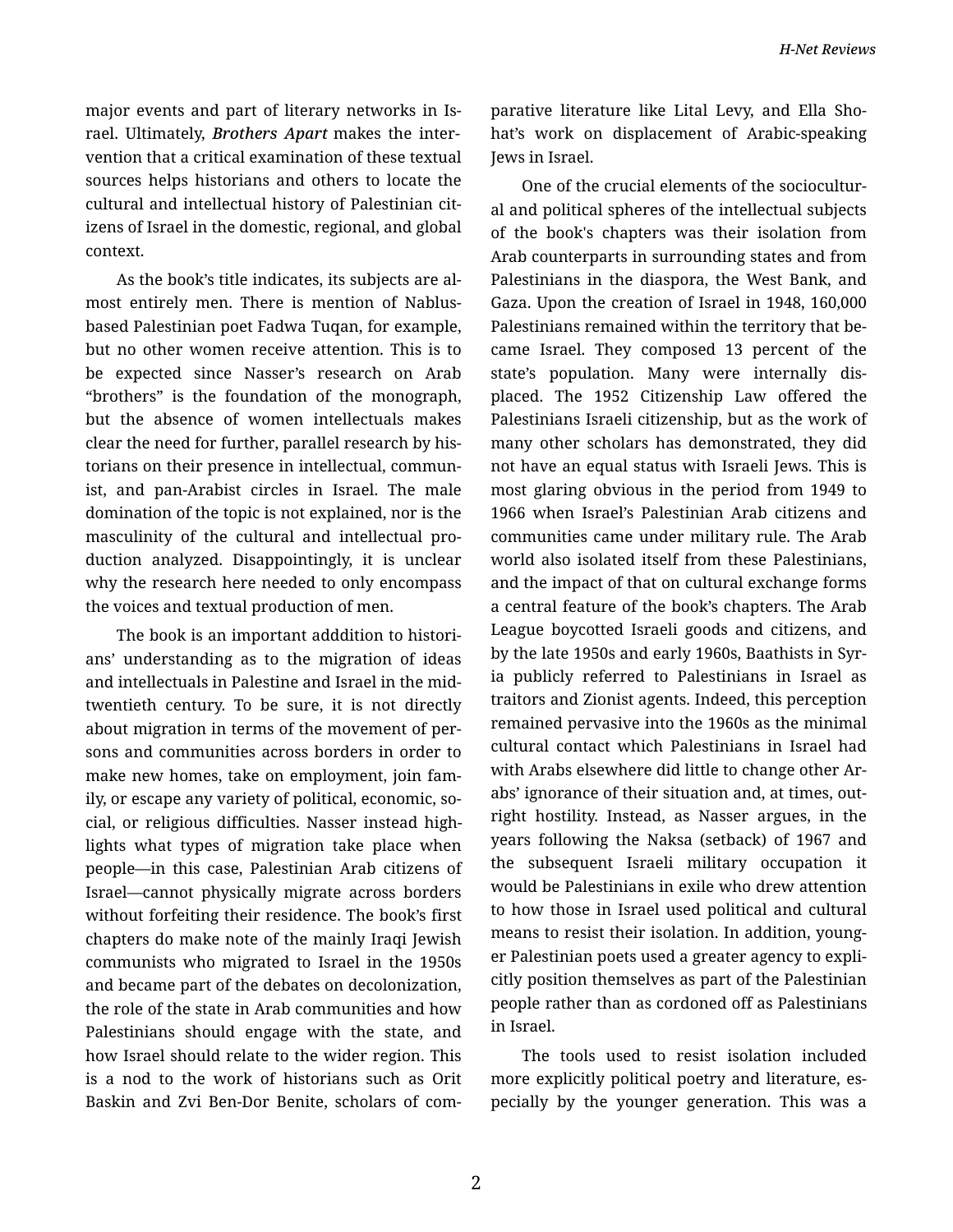change in the attitudes of Palestinian intellectuals as a result of both of the end of military rule in 1966 and the failure during the decade after the Nakba (catastrophe) of 1948 of Palestinian mem‐ bers in the Communist Party of Israel and the leftwing Mapam party, and the pan-Arab nationalist sympathizers to agree on an approach to chal‐ lenge their own marginalization in the state.

The book gives a general history of the role of poetry and cultural production associated with leftist and anticolonial organizations during the British Mandate. It emphasizes that poetry "be‐ came a means of placing the Palestinian Arabs' collective struggle within the larger spatial and temporal imaginary" (p. 32). To some extent, the intellectual life that flourished in the years during and after World War II in Palestine continued to grow after the Nakba's rupture among certain Palestinians in coastal cities and in the Galilee. The cultural debates, growing poetry clusters, and editorials in Arabic and Hebrew newspapers throughout the 1950s remind us that despite the utter devastation of 1948 and the harsh military rule imposed by Israel on the state's Palestinian citizens, there was certainly no lacuna in cultural and social exchange nor was this a time of only loss and contemplation.

The Communist Party of Israel (CPI) took the lead in the 1950s in promoting Arab poets' chal‐ lenges to their position through the medium of newspapers and journals. In the name of strategy to combat isolation, Palestinian communists joined with their Israeli Jewish counterparts—in‐ cluding Iraqis and Egyptians—to put aside differ‐ ences with pan-Arab-oriented Palestinians and speak in a united voice. This strategy broke down relatively quickly: CPI leaders framed their calls for equal rights between Arab and Jewish citizens in terms of territorial patriotism. By the end of the 1950s, such a stance contrasted sharped and divis‐ ively with pan-Arab expressions of nationalism that questioned why Palestinians in Israel refused to offer full support to the anticolonial, revolution‐

ary project of Gamal abd al-Nasser. The CPI con‐ tinued in its anti-imperial stance, targeting in its periodicals and other mediums the Arab regimes believed to be imperialist. Communist newspaper *Al-Ittihad*, for instance, adopted a pedagogical ap‐ proach to Arabic literary trends and published poems that called on workers to rise up in Asia and Africa to overthrow imperialists even as it maintained a distance from nation-state expres‐ sions of revolution. The CPI's stance came up sharply against other intellectual narratives from within Israel. The Arabic periodicals *al-Yawm* and *al-Mujtama* framed calls for Arab brotherhood as best achieved under the auspices of the Israeli state. By the late 1950s, a shift had occurred. Most politically active intellectuals no longer wished to appeal to the Israeli state to better their condition and instead sought to rally other Palestinians by alluding to a decolonial, revolutionary spirit of the Third World. In this way, they hoped to connect with Arab counterparts to challenge the perception in the Arab world of Palestinian citizens of Is‐ rael as passive victims or traitors. Unfortunately, this shift occurred as pan-Arab nationalists and communists were becoming increasingly hostile to each other. That hostility reflected wider regional trends: Gamal abd al-Nasser as leader of Egypt de‐ rided communists as obstacles to Arab unity and to the end of Western imperialism.

Maha Nasser makes an important interven‐ tion in her introduction and only returns to it at the end of the book. It is an often overlooked un‐ derstanding that not all Palestinians desired to be seen as colonial subjects. Most of the intellectuals whose stories are told here actively rejected the very decolonial logic that dictated armed struggle as necessary for national self-determination that historians and sociologists so often focus on dur‐ ing this era. What Nasser successfully underscores is that these intellectuals nonetheless used decolo‐ nial frameworks and struggles in places like Egypt, Iraq, and Algeria to make their own condi‐ tions of isolation legible. Poetry festivals, dis‐ cussed at length, signaled a growing recognition

3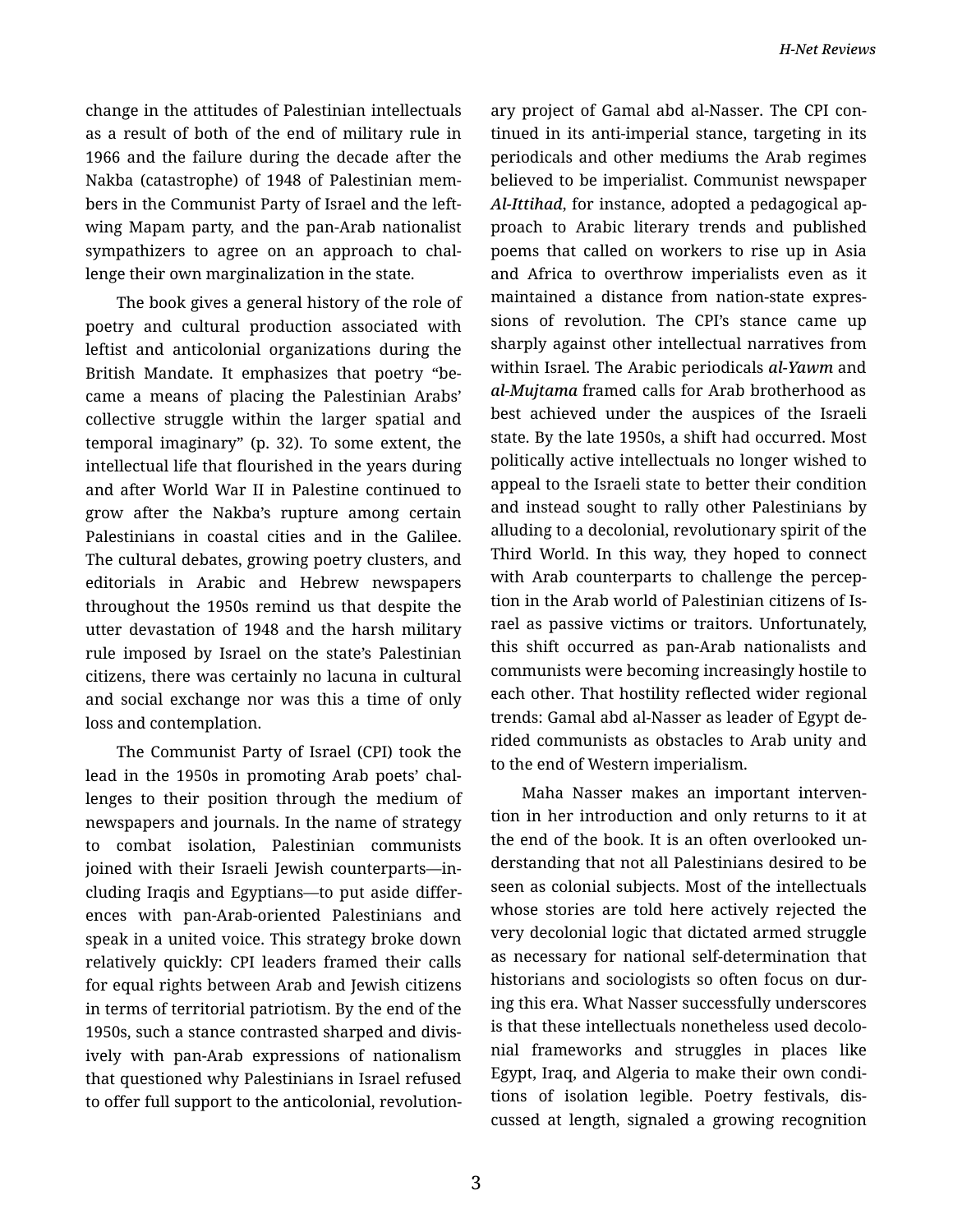that poetry could have immediate political func‐ tion as a way for intellectuals to rally Palestinians toward a collective spirit in preparation for great‐ er mobilization. Published, circulated poetry also helped to make connections across borders when Palestinian citizens of Israel could not themselves travel as freely as other Arabs. Festivals created a sense of empowerment for the younger intellectuals of the early 1960s such as Mahmood Darwish and Samih al-Qasim, two poets discussed at length elsewhere in the book.

The last half of the book is concerned with the unraveling of the intellectual Arab brotherhood that had advanced in starts and stops in Israel during military rule. The success of Algeria over the French and Egypt in nationalizing the Suez Canal opened space for a more unified, pan-Arab approach to the Palestinians' isolation. However, as Nasser argues "now that the day [when coloni‐ alism and Western imperialism were eradicated] seemed within reach, new challenges arose" for Palestinian intellectuals in Israel. As Nasser calls them, "bitter recriminations" (p. 97) between com‐ munists and pan-Arabists prevented a unified front. The organization of Ard, a new group positioned within both pan-Arab and Palestinian na‐ tionalist frameworks, offered a third alternative for Palestinian intellectuals in Israel to challenge their isolation through. The emergence of Ard led to a crisis within the CPI: the communists' old guard attacked Ard's position even as younger CPI members were drawn toward its pan-Arab posi‐ tions.

A key question within the intellectual dis‐ courses studied in *Brothers Apart* is whether the position necessary to end the isolation and mar‐ ginalization of Palestinian citizens of Israel should be toward the wider Arab nation as an integral part of it, or toward the implementation of an equality of existence with Jewish Israelis. This ele‐ ment of discourse is traced through all the chapters of the book, as the immediate post-1948 generation, which came of age during the latter years of the Mandate, and the generation that came of age in the 1960s wavered over whether pan-Arab unity or communist objectives should take center stage in the political, social, and cultur‐ al being of Palestinians inside the Green Line. Nu‐ merous controversies are situated around this question, and Nasser outlines the stakes involved in formulating positions on either side, from Palestinians in the CPI or in Mapam to those sup‐ portive of the United Arab Republic and to the founders of Ard. At the heart of these debates and intellectual discourses is the *nature* of Palestinian self-determination: whose understanding of that self-determination could be implemented in a way that allowed Palestinians to be comfortable with pan-Arab expressions of identity and with expres‐ sions of identity that developed out of the two-dec‐ ade-long existence under military rule in the Is‐ raeli state? Ultimately, of course, Nasser makes clear that these were intellectual discussions, al‐ beit presented in poetry, literature, and the pages of cultural periodicals, and by men whose back‐ grounds may not have been elite. Still, her meth‐ odology and astute use of textual sources and in‐ terviews do not allow for us to really understand the penetration of these discourses outside the realms of those defined as intellectuals. The book is strictly centered on such individuals, and so her focus on them is certainly valid. What this focus obscures is why such a history matters outside the realm of the intellectual life of Palestinian citizens of Israel. We get a glimpse of how much it matters when Nasser mentions the lackluster showing of the CPI in the 1959 Knesset elections: Palestinian communists' stance vis-à-vis that of Palestinians who professed themselves to be in full favor of pan-Arab unity and in support of the UAR and Gamal abd al-Nasser was manifested in a loss of Knesset seats for the communists.

The book offers a sweeping history of Palestinian cultural intellectuals in Israel during the two decades of military rule: it is unabashedly focused on this cultural and literary scene first and foremost, its developments, and the events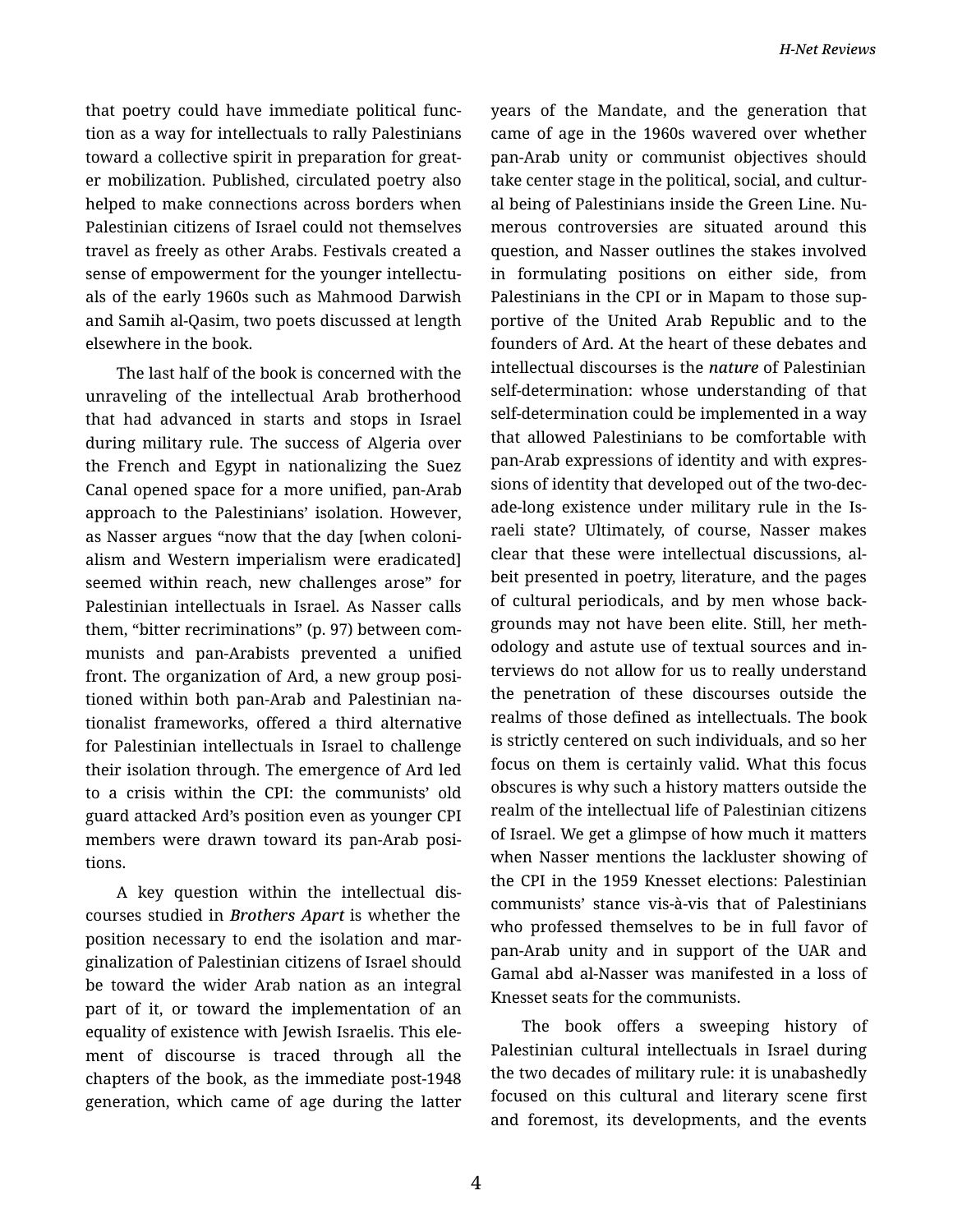that shaped it and were shaped by it. The book is not a political history of Palestinian intellectuals inside the Green Line, but it weaves the political impact of these intellectuals' varied organizational movements and their outputs, the rise of pan-Arab nationalist solidarities, and anticolonial struggles in Asia and Africa into the narrative. Each chapter offers actions and reactions by intellectuals and their clubs, newspapers, journals, and other liter‐ ary mediums to political developments in the Arab world and decolonial struggles farther afield. At times, however, the political threatens to subsume the study of the literary and cultural productions of the intellectuals and their movements: chapter 4, for instance, follows the establishment of the PLO closely but offers little in terms of how cultural spokesmen in Israel engaged with the new or‐ ganization. In doing so, the chapter diverts atten‐ tion from poet-activist "spokesmen" of the 1960s like Darwish and Qasim, and offers few examples of other, lesser-known, literary spokesmen of this generation. Nasser does leave some inadvertent gaps throughout the chapters. Most strikingly are sweeping pronouncements that leave the reader wanting more specifics. "Leftists," "communists," and "pan-Arab nationalists" are terms used fre‐ quently but too broadly.

Overall, the book is an excellent addition to Middle Eastern studies or Palestine studies, but it will also have wide appeal to scholars and students of Arab world history, literature, and textual production, sociology in the Middle East, migra‐ tion studies, and those who approach the interna‐ tional relations of the region with a humanistic slant.

If there is additional discussion of this review, you may access it through the network, at <https://networks.h-net.org/h-migration>

**Citation:** Lauren Banko. Review of Nassar, Maha. *Brothers Apart: Palestinian Citizens of Israel and the Arab World.* H-Migration, H-Net Reviews. February, 2021.